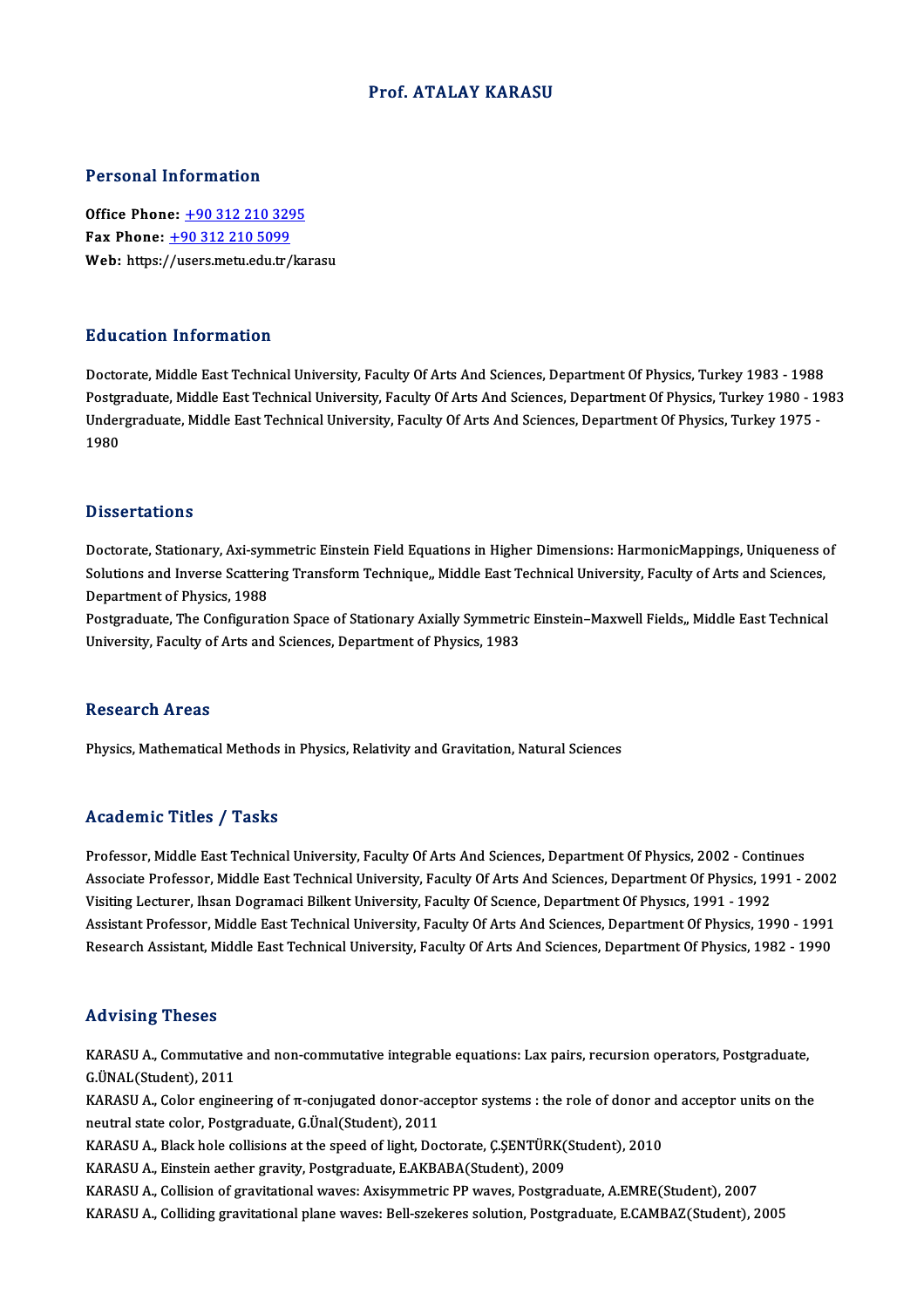KARASU A., Gödel's metric and its generalization, Postgraduate, K.ÖZGÖREN(Student), 2005 KARASU A., Higher dimensional Bell-Szekeres metric, Postgraduate, Ç.ŞENTÜRK(Student), 2003 KARASU A., A class of super integrable Korteweg-de Vries systems, Postgraduate, H.DAĞ(Student), 2003 KARASU A., Higher dimensional Bell-Szekeres metric, Postgraduate, Ç.ŞENTÜRK(Student), 2003<br>KARASU A., A class of super integrable Korteweg-de Vries systems, Postgraduate, H.DAĞ(Student), 2003<br>KARASU A., Higher dimensional KARASU A., A class of super integrable Korteweg-de Vries systems, Postgraduate, H.DAĞ(Student), 2003<br>KARASU A., Higher dimensional metrics of colliding gravitational plane waves, Postgraduate, E.ONUR(Student), 2002<br>KARASU KARASU A., Higher dimensional metrics of colliding gravitational plane waves, Postgraduate, <br>KARASU A., Higher dimensional metrics of colliding gravitaonal plane waves., Postgraduate, (<br>KARASU A., Integrable nonautonomous KARASU A., Higher dimensional metrics of colliding gravitaonal plane waves., Postgraduate, O.Emre(Student), 2002<br>KARASU A., Integrable nonautonomous KDV systems, Doctorate, R.TURHAN(Student), 2002 KARASU A., A Class of coupled korteweg-de Vries systems and their bi-hamiltonion formulations, Postgraduate,<br>A.GÜNHAN(Student), 2000 KARASU A., Physical principles of musical scales: Complexity criteria, Postgraduate, G.İSMAİL(Student), 2001 KARASU A., A Class of coupled korteweg-de Vries systems and their bi-hamiltonion formulations, Postgraduate,<br>A.GÜNHAN(Student), 2000<br>KARASU A., A class coupled Korteweg - DE Vries systems and their Bi-Hamiltonian Formulati A.GÜNHAN(Student), 2<br>KARASU A., A class cou<br>A.Can(Student), 2000<br>KARASU A. A Mathod : KARASU A., A class coupled Korteweg - DE Vries systems and their Bi-Hamiltonian Formulations, Postgraduate,<br>A.Can(Student), 2000<br>KARASU A., A Method for the classification of integrable evolution equations, Postgraduate, R

# KARASU A., A Method for the classification of integrable evolution equations, Postgraduate, K<br>Articles Published in Journals That Entered SCI, SSCI and AHCI Indexes

- rticles Published in Journals That Entered SCI, SSCI and<br>I. Minimal extension of Einstein's theory: The quartic gravity<br>KARASUA Kener E. TEKIN P KES TUSHSHEU III JOUTHU<br>Minimal extension of Einste<br>KARASU A., Kenar E., TEKİN B.<br>BUVSICAL BEVIEW D. VOL03. B Minimal extension of Einstein's theory: The quartic gravit<br>KARASU A., Kenar E., TEKİN B.<br>PHYSICAL REVIEW D, vol.93, no.8, 2016 (Journal Indexed in SCI)<br>ON NON COMMUTATIVE INTECRABLE BURGERS FOUATION KARASU A., Kenar E., TEKİN B.<br>PHYSICAL REVIEW D, vol.93, no.8, 2016 (Journal Indexed in SCI)<br>II. ON NON-COMMUTATIVE INTEGRABLE BURGERS EQUATIONS<br>GÜRSES M., KARASU A., TURHAN R. PHYSICAL REVIEW D, vol.93, no.8, 2016 (Journal Indexed in SCI)
- JOURNAL OF NONLINEAR MATHEMATICAL PHYSICS, vol.17, no.1, pp.1-6, 2010 (Journal Indexed in SCI) GÜRSES M., KARASU A., TURHAN R.<br>JOURNAL OF NONLINEAR MATHEMATICAL PHYSICS, vol.17, no.1, pp.1-6, 201<br>III. A new integrable generalization of the Korteweg-de Vries equation<br>Karasu Kalkanij A. KARASU A. Sakayish A. Sakayish
- JOURNAL OF NONLINEAR MATHEMATICAL PHYSICS, vol.17, no.1, p<br>A new integrable generalization of the Korteweg-de Vries e<br>Karasu-Kalkanli A., KARASU A., Sakovich A., Sakovich S., TURHAN R.<br>JOUPMAL OF MATHEMATICAL PHYSICS, vol. A new integrable generalization of the Korteweg-de Vries equation<br>Karasu-Kalkanli A., KARASU A., Sakovich A., Sakovich S., TURHAN R.<br>JOURNAL OF MATHEMATICAL PHYSICS, vol.49, no.7, 2008 (Journal Indexed in SCI)<br>Cardnar's de Karasu-Kalkanli A., KARASU A., Sakovich A., Sakovich S., TUR<br>JOURNAL OF MATHEMATICAL PHYSICS, vol.49, no.7, 2008 (J<br>IV. Gardner's deformations of the Boussinesq equations<br>Karasu A. Kisolay A. V.
- **JOURNAL OF MATHEM<br>Gardner's deformati<br>Karasu A., Kiselev A. V.<br>JOUPNAL OF PHYSICS** IV. Gardner's deformations of the Boussinesq equations<br>Karasu A., Kiselev A. V.<br>JOURNAL OF PHYSICS A-MATHEMATICAL AND GENERAL, vol.39, no.37, pp.11453-11460, 2006 (Journal Indexed<br>in SCI) Karasu A, Kiselev A V
- JOURNAL OF PHYSICS A-MATHEMATICAL AND GENERAL, vol.39, no<br>in SCI)<br>V. Closed timelike curves and geodesics of Godel-type metrics<br>Claiser P. Curses M. Karsey A. Sariaghy O. in SCI)<br>Closed timelike curves and geodesics<br>Gleiser R., Gurses M., Karasu A., Sarioglu O.<br>CLASSICAL AND QUANTUM CRAVITY vol 2 Closed timelike curves and geodesics of Godel-type metrics<br>Gleiser R., Gurses M., Karasu A., Sarioglu O.<br>CLASSICAL AND QUANTUM GRAVITY, vol.23, no.7, pp.2653-2663, 2006 (Journal Indexed in SCI)<br>Codel tune metries in variou Gleiser R., Gurses M., Karasu A., Sarioglu O.<br>CLASSICAL AND QUANTUM GRAVITY, vol.23, no<br>VI. Godel-type metrics in various dimensions<br>Gurses M., Karasu A., Sarioglu O.
- CLASSICAL AND QUANTUM GRA<br>Godel-type metrics in variou<br>Gurses M., Karasu A., Sarioglu O.<br>GLASSICAL AND QUANTUM CRA Godel-type metrics in various dimensions<br>Gurses M., Karasu A., Sarioglu O.<br>CLASSICAL AND QUANTUM GRAVITY, vol.22, no.9, pp.1527-1543, 2005 (Journal Indexed in SCI)<br>A strange requesion energian for a new integrable system o Gurses M., Karasu A., Sarioglu O.<br>CLASSICAL AND QUANTUM GRAVITY, vol.22, no.9, pp.1527-1543, 2005 (Journal Indexed in SCI)<br>VII. A strange recursion operator for a new integrable system of coupled Korteweg-de Vries equation
- CLASSICAL AND QUANTUM GRA<br>**A strange recursion operato**:<br>Karasu A., Karasu A., Sakovich S.<br>ACTA APPLICANDAE MATUEMA: A strange recursion operator for a new integrable system of coupled Kortew<br>Karasu A., Karasu A., Sakovich S.<br>ACTA APPLICANDAE MATHEMATICAE, vol.83, pp.85-94, 2004 (Journal Indexed in SCI)<br>Higher dimensional Pell Srekeres m Karasu A., Karasu A., Sakovich S.<br>ACTA APPLICANDAE MATHEMATICAE, vol.83, pp.85-94, 2004 (Journal Indexed in SCI)<br>VIII. Higher dimensional Bell-Szekeres metric
- Gurses M., Ipekoglu Y., Karasu A., Senturk C. PHYSICAL REVIEW D, vol.68, no.8, 2003 (Journal Indexed in SCI) Gurses M., Ipekoglu Y., Karasu A., Senturk C.<br>PHYSICAL REVIEW D, vol.68, no.8, 2003 (Journal Indexed in SCI)<br>IX. Higher dimensional metrics of colliding gravitational plane waves<br>Curses M. Kabya E. Karasu A.
- PHYSICAL REVIEW D, vol.68, n<br>Higher dimensional metric:<br>Gurses M., Kahya E., Karasu A.<br>PHYSICAL PEVIEW D, vol.66, n Higher dimensional metrics of colliding gravitational plan<br>Gurses M., Kahya E., Karasu A.<br>PHYSICAL REVIEW D, vol.66, no.2, 2002 (Journal Indexed in SCI)<br>Time dependent requision operators and summatries Gurses M., Kahya E., Karasu A.<br>PHYSICAL REVIEW D, vol.66, no.2, 2002 (Journal Indexed in S.<br>X. Time-dependent recursion operators and symmetries<br>Curses M. Karasu A. Turban P.
- PHYSICAL REVIEW D, vol.66, no<br>Time-dependent recursion c<br>Gurses M., Karasu A., Turhan R.<br>JOUPNAL OF NONI INFAR MATI Time-dependent recursion operators and symmetries<br>Gurses M., Karasu A., Turhan R.<br>JOURNAL OF NONLINEAR MATHEMATICAL PHYSICS, vol.9, no.2, pp.210-228, 2002 (Journal Indexed in SCI)<br>Nen eutenemeus Syineluney Jordan KdV syste Gurses M., Karasu A., Turhan R.<br>JOURNAL OF NONLINEAR MATHEMATICAL PHYSICS, vol<br>XI. **Non-autonomous Svinolupov-Jordan KdV systems**<br>Gurses M., Karasu A., Turhan R.
- **JOURNAL OF NONLINEAR MATH<br>Non-autonomous Svinolupo<br>Gurses M., Karasu A., Turhan R.<br>JOUPNAL OF PHYSICS A MATHI** Non-autonomous Svinolupov-Jordan KdV systems<br>Gurses M., Karasu A., Turhan R.<br>JOURNAL OF PHYSICS A-MATHEMATICAL AND GENERAL, vol.34, no.28, pp.5705-5711, 2001 (Journal Indexed in<br>SCD Gur:<br>JOUI<br>SCI)